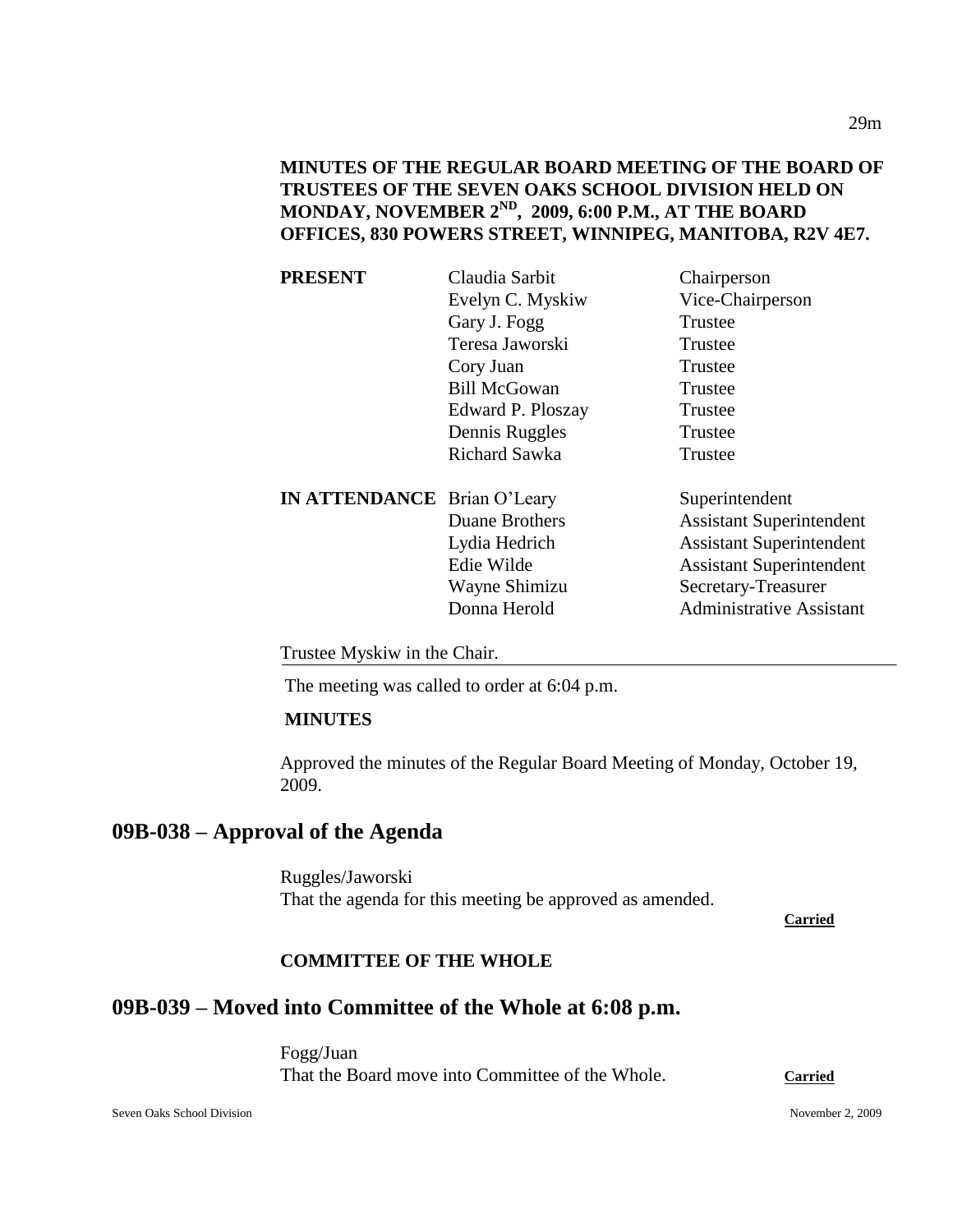Trustee McGowan in the Chair.

#### **OFFICERS' REPORT**

Trustee Ruggles reported on collective bargaining.

#### **SUPERINTENDENTS' PERSONNEL REPORT**

## **09B-040 – Superintendents' Personnel Report**

Fogg/Sawka That the Superintendents' Personnel Report be ratified.

**Carried**

#### TEACHER APPOINTMENTS

The following were appointed to Limited Teacher-General (term) contracts:

Shelly Zulak-Labay, part-time (.75) effective October 26, 2009 to June 30, 2010 (Adult Education Centres)

Joyce Hill, full-time (1.00) effective October 1, 2009 to December 18, 2009 Alaina Irwin, part-time (.50) effective November 1, 2009 to November 30, 2009 Heather Valdez, full-time (1.00) effective November 2, 2009 (indefinite) Martina Vergata, full-time (1.00) effective September 28, 2009 (indefinite)

#### TEACHER LEAVE OF ABSENCE

Granted Cynthia Stevenson a full-time (1.00) leave of absence, without pay, effective January 4, 2010 to June 30, 2010.

#### SECRETARY APPOINTMENTS

Appointed the following to school secretary positions:

Natalia Buciora, full-time (1.00) term effective October 26, 2009 to June 30, 2010 Michelle LaFrance, part-time (.50) term effective November 10, 2009 to June

30, 2010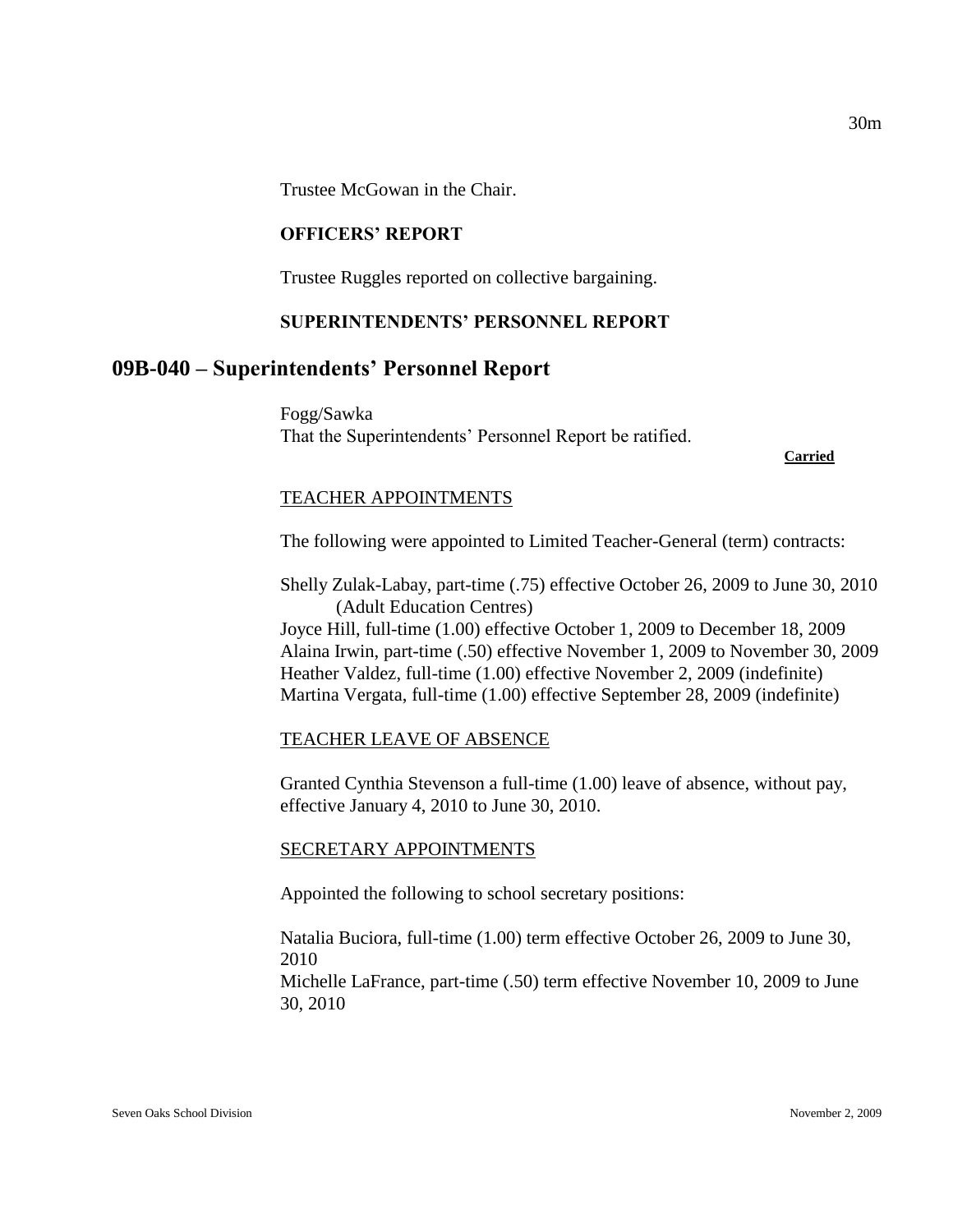#### **SUPERINTENDENTS' PERSONNEL REPORT**

#### PARAPROFESSIONAL APPOINTMENTS

Appointed the following to paraprofessional positions:

Lynn Andrushuk, full-time (1.00) effective October 9, 2009 Darlene Fisher, full-time (1.00) effective October 8, 2009 Benson Shapiro, full-time (1.00) effective October 26, 2009 Shanna Shapiro, full-time (1.00) effective November 2, 2009

#### CUSTODIAN APPOINTMENT

Appointed Andrew Gradt, full-time (8 hours per day) effective October 29, 2009

#### CUB COORDINATOR RESIGNATION

Received intent to resign from Neelam Kapoor effective October 16, 2009

#### LIBRARY TECHNICIAN RETIREMENT

Received intent to retire from Diane Washburn effective January 1, 2010

### SUPERINTENDENTS' PERSONNEL REPORT MOTIONS

Rescinded the following Superintendents' Personnel Report motions:

#09-B-014 – appointing Joyce Hill to a full-time (1.00) Limited Teacher-General (term) contract effective September 8, 2009 to June 30, 2010

#09-143 – appointing Dallas Crawford to a full-time (1.00) Limited Teacher-General (term) contract effective September 8, 2009 to June 30, 2010

Trustee Sarbit here enters the meeting at 6:10 p.m.

### **SUPERINTENDENTS' REPORT**

The following matters were received as information:

• Collective Bargaining Update.

Trustee Myskiw in the Chair.

Parent Concern.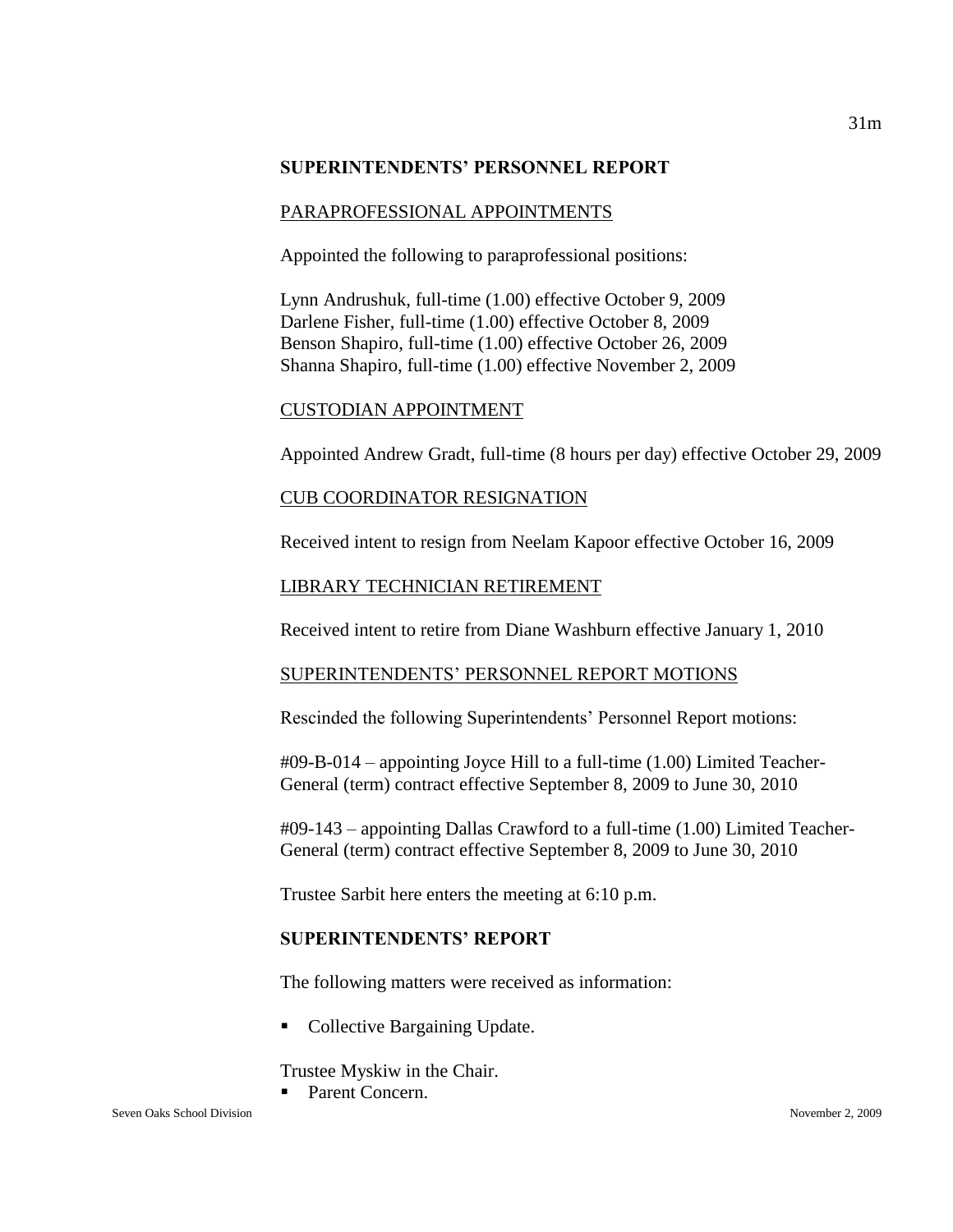#### **SUPERINTENDENTS' REPORT**

- Two-Tiered Education Update.
- **Divisional Portables Update.**
- Information and Communication Technology Update.

Trustee Sarbit in the Chair

## **09B-041 – United Nations Association Winnipeg Branch**

McGowan/Juan That the Board contribute \$1,000.00 to the United Nations Association Winnipeg Branch in support of their Youth Leadership programming.

**Carried**

#### **CONSENT AGENDA**

## **09B-042– Consent Agenda**

Jaworski/Ruggles That the Consent Agenda be approved. **Carried**

Cheque Listing - October 2009

That cheques #2100691-#2101068, #210000830-#210001282, and #210029- #210034 (US) in the amount of \$3,445,878.11 be approved.

Number Ten Architectural Group Invoice No. 7318

That Invoice No. 7318 for Garden City Collegiate Link in the amount of \$11,394.72 be paid to Number Ten Architectural Group.

Number Ten Architectural Group Invoice No. 7319

That Invoice No. 7319 for Renovations at Edmund Partridge School in the amount of \$5,618.70 be paid to Number Ten Architectural Group.

Number Ten Architectural Group Invoice No. 7321

That Invoice No. 7321 for Sunny Mountain Daycare Feasibility Study in the amount of \$2,514.75 be paid to Number Ten Architectural Group.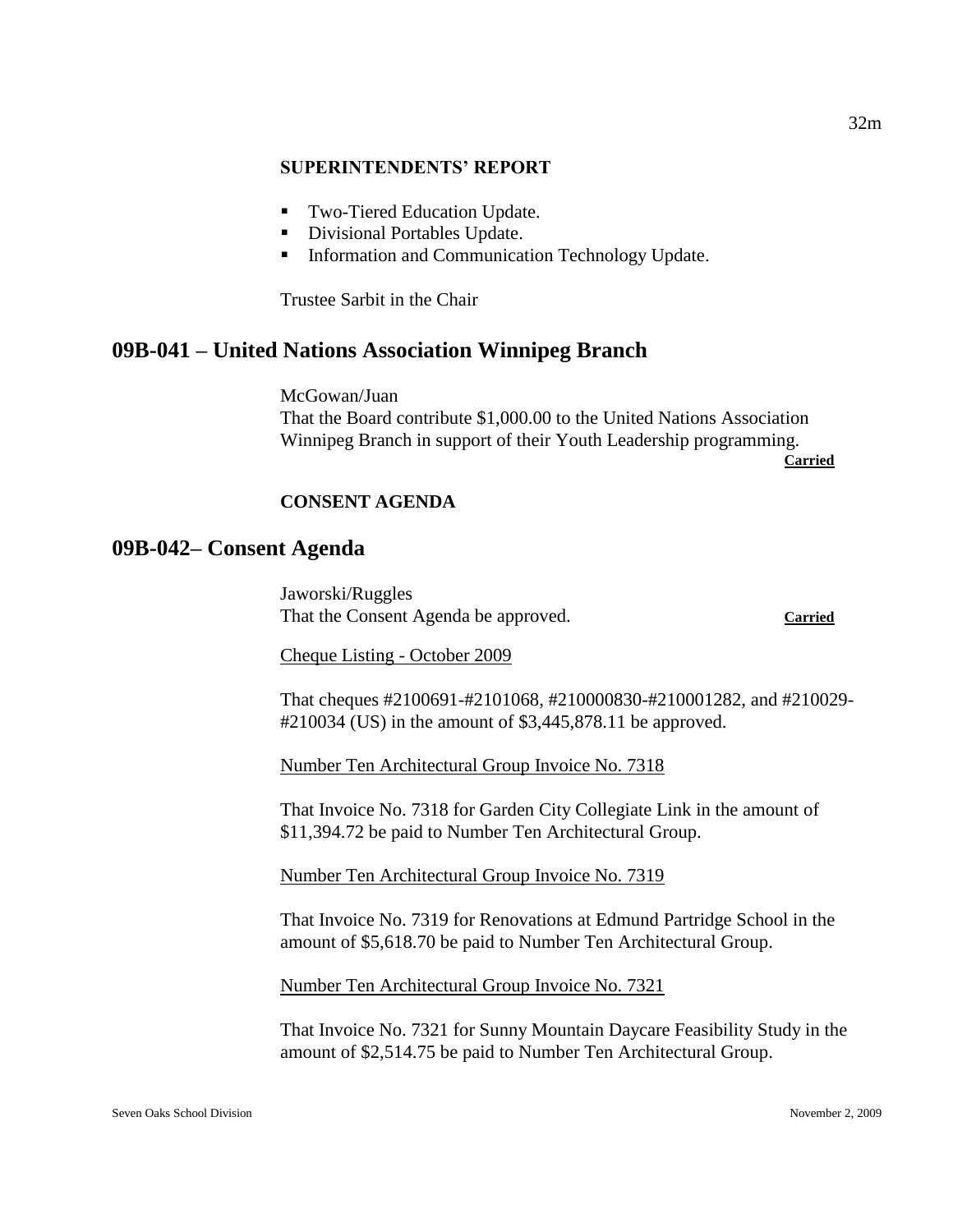#### **CONSENT AGENDA**

#### Regent Construction Certificate of Payment No. 5

That Certificate of Payment No. 5 for Garden City Collegiate West Roof Replacement/Reinforcement Phase 2 in the amount of \$313,635.35 be paid to Regent Construction.

#### Statutory Holdback on Regent Construction Certificate of Payment No. 5

That 7-1/2% Statutory Holdback on Certificate of Payment No. 5 for Garden City Collegiate West Roof Replacement/Reinforcement Phase 2 in the amount of \$24,218.95 be paid to the SOSD/Regent Construction-GCCI West Roof Reinforcement Phase 2 account.

#### UMA AECOM Canada Ltd. Invoice No. 060941-0564

That outstanding Invoice No. 060941-0564 for Frog Pond in the amount of \$991.18 be paid to UMA AECOM Canada Ltd.

#### UMA AECOM Canada Ltd. Invoice No. 070641-0135

That outstanding Invoice No. 070641-0135 for Frog Pond in the amount of \$1,113.00 be paid to UMA AECOM Canada Ltd.

#### UMA AECOM Canada Ltd. Invoice No. 070941-0558

That outstanding Invoice No. 070941-0558 for Frog Pond in the amount of \$1,272.00 be paid to UMA AECOM Canada Ltd.

Westland Construction Certificate of Payment No. 10

That Certificate of Payment No. 10 for Renovations at Edmund Partridge Community School in the amount of \$218,158.42 be paid to Westland Construction.

Statutory Holdback on Westland Construction Certificate of Payment No. 10

That 7-1/2% Statutory Holdback on Certificate of Payment No. 10 for Renovations at Edmund Partridge Community School in the amount of \$16,846.21 be paid to the SOSD/Westland Construction-EP Renovation 410 account.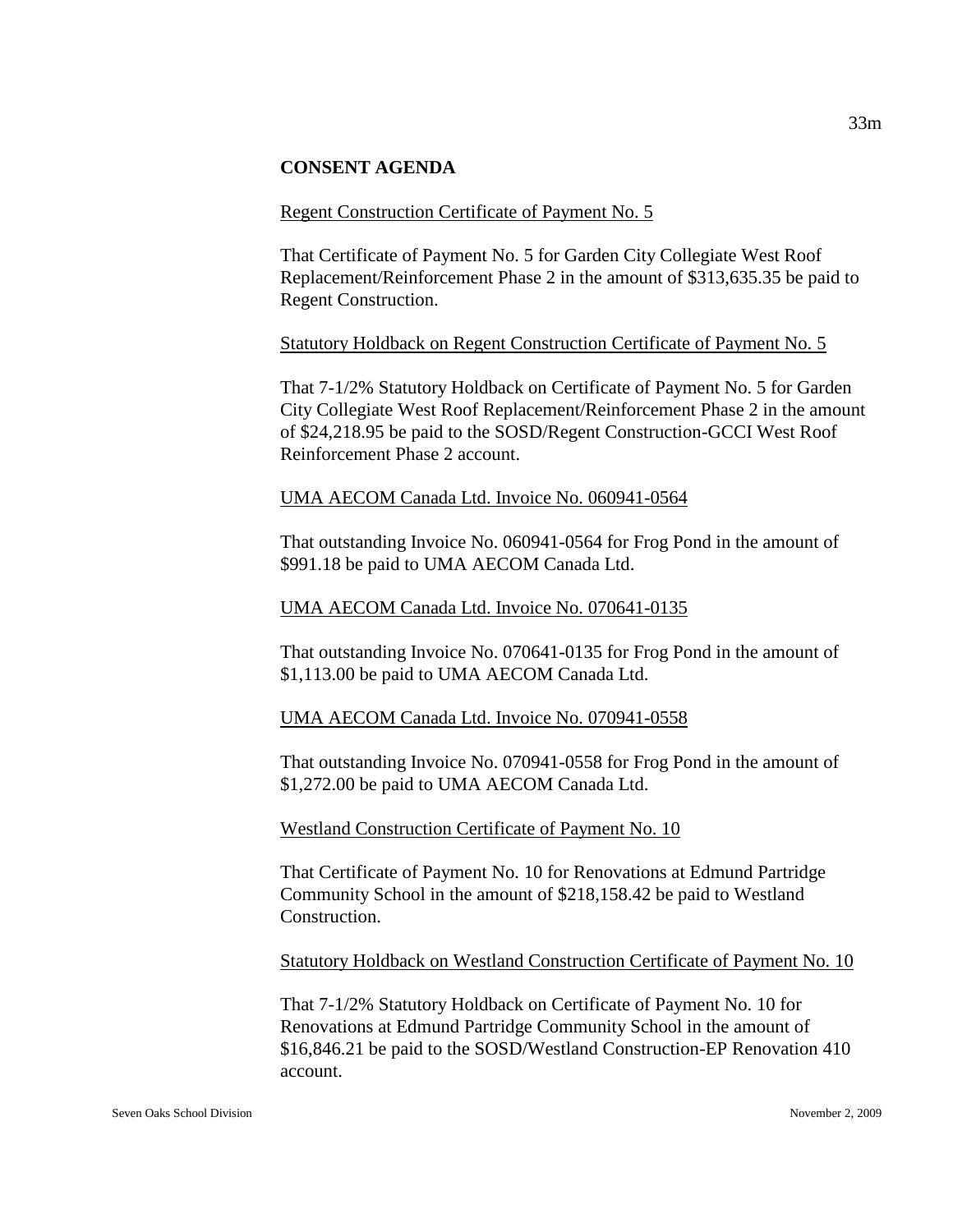### **CONSENT AGENDA**

### Westland Construction Certificate of Payment No. 14

That Certificate of Payment No. 14 for GCCI Link and Renovations in the amount of \$506,287.34 be paid to Westland Construction.

### Statutory Holdback on Westland Construction Certificate of Payment No. 14

That 7-1/2% Statutory Holdback on Certificate of Payment No. 14 for GCCI Link and Renovations in the amount of \$39,095.55 be paid to the SOSD/Westland Construction account.

## **ITEMS OF INFORMATION**

## **CONFERENCE REPORTS**

Prepared Minds, Prepared Places Conference, Post-Secondary Access in the Global Village, October 25-27, 2009, Toronto, Ontario - Trustee Juan gave an overview of the conference.

## **OTHER REPORTS**

MSBA Fall Regional Meeting (Regions #5 & #6), October 24, 2009 – Canad Inns Polo Park – Trustees Sarbit, Ruggles and Jaworski gave an overview of the conference.

## **CORRESPONDENCE**

- Steve Medwick, Principal, and Guy Desmarias, French Immersion Department, Garden City Collegiate. Intention of organizing a student trip to Europe, Spring 2010.
- **Pine Creek School Division and CUPE Local 3344. Ratified Agreement.**
- John Tooth, Manitoba Representative on the Copyright Consortium. New School Tariff.
- Linda Minkevich, Community Outreach Coordinator, Alliance of Manitoba Sector Councils. The Right Connections: Opening Doors Parents' Expo, Saturday, November 7, 2009.
- North American Association of Educational Negotiators. Conference information and registration package.
- Darryl Gervais, Acting Director, Instruction, Curriculum and Assessment Branch. Release of Working Together: Supporting Students in Transition: Sharing Student Information between First Nations and Provincial Schools.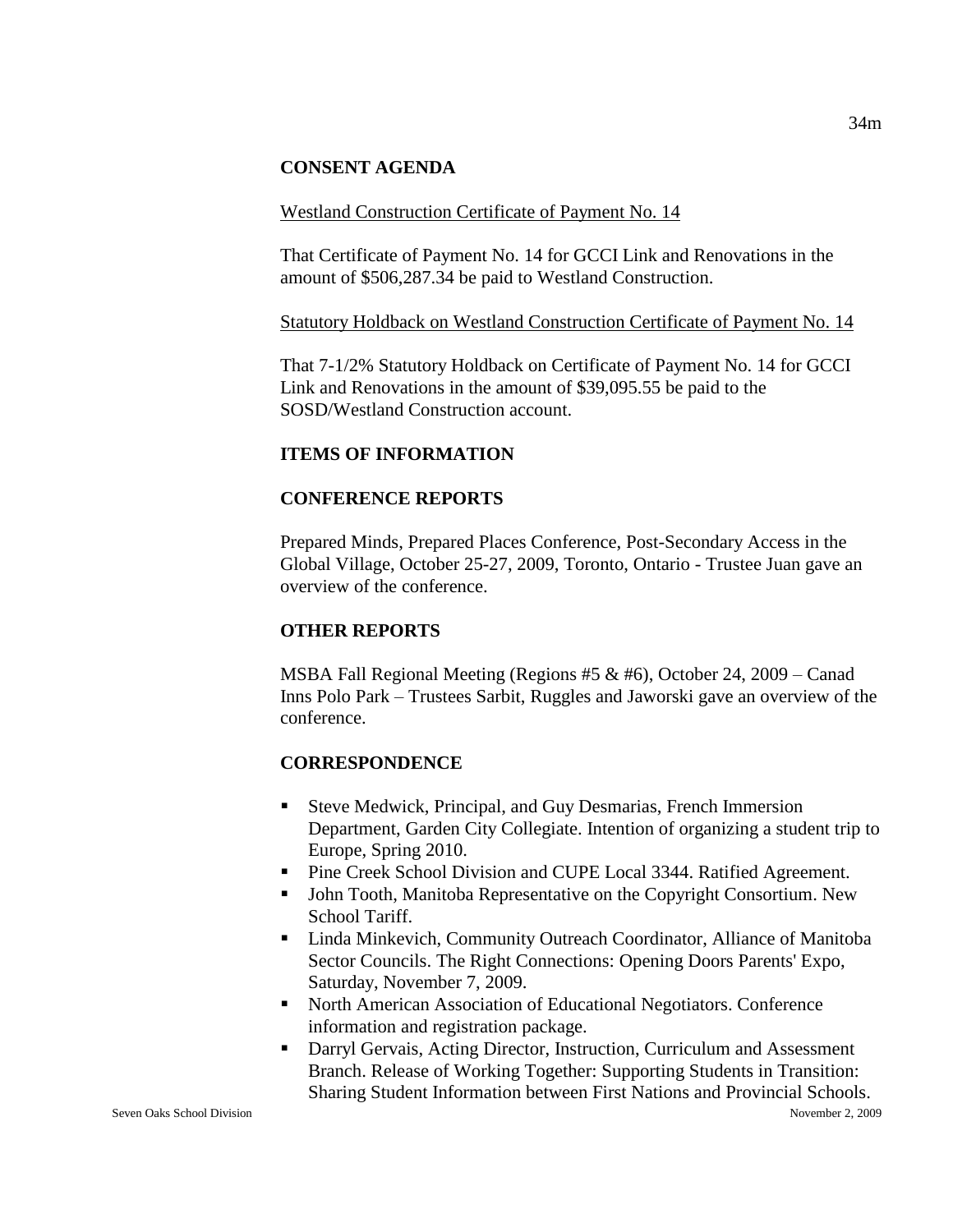### **CORRESPONDENCE**

- Darryl Gervais, Acting Director, Instruction, Curriculum and Assessment Branch. Promising Pathways: High School and Adult Programming Options for English as an Additional Language (EAL) Youth.
- Brian O'Leary, Superintendent, Seven Oaks School Division. Letter to Gerald Farthing, Deputy Minister, Manitoba Education, Citizenship & Youth regarding budget and facility pressures due to significant enrolment increase.
- George Buri, Chairperson, Brandon School Division Board of Trustees. Copy of Letter sent to Honourable Peter Bjornson, Minister of Education, Citizenship & Youth regarding the timing of the Provincial Funding announcement.
- Robert J. Fraser, Chair, River East Transcona School Division. Letter to The Honourable Peter Bjornson regarding Access Copyright.
- Manitoba News Release October 27, 2009. Province Designates Funds for New and Revitalized Child-Care Centres in Winnipeg: Selinger.
- Manitoba School Boards Association Salary Bulletin. Border Land School Division and Border Land Teachers' Association, Ratified Agreement.
- Cliff Meder, Director of Operations, Seven Oaks School Division. Garden City Collegiate - Addition and Renovations, Change Orders No. 6 and No. 7 and Seven Oaks Middle School - Ventilation System Upgrade, Change Orders No. 10 and No. 11.
- **Manitoba School Boards Association Membership 2009-2010 database.**
- The Selkirk Journal, Friday, October 23, 2009. Article: CAOs come, CAOs go. West St. Paul still searching for permanent administrator; latest temp saying so long.
- Barb Tascona, Teacher, West Kildonan Collegiate. "Great Custodial Team at West Kildonan Collegiate".
- Phil Baker, Director of ACCESS Education, University of Winnipeg. Fall 2010 Access Education Program brochure.
- Ainsley Cunningham, Manager, Education and Communications, Manitoba Securities Commission. New resource - Make it Count: An Instructor's Guide to Youth Money Management.
- Arlene Wilgosh, Deputy Minister, Health & Healthy Living  $&$  Gerald Farthing, Deputy Minister, MECY. Infection Prevention Information.
- Education Manitoba: Volume 8, Number 1, October 2009**.**
- Shane Keating, FIRMM President. Families in Remembrance of Military Members - Calendars for distribution to schools - help younger generations understand Remembrance Day.
- Free Press Article, October 30, 2009: "Young Aboriginal Role Models Honoured". Alyssa Bird, Cultural Female - Grade 12, Maples Collegiate.
- John Tooth, Coordinator, Instructional Resources Unit (MECY). Let's Go!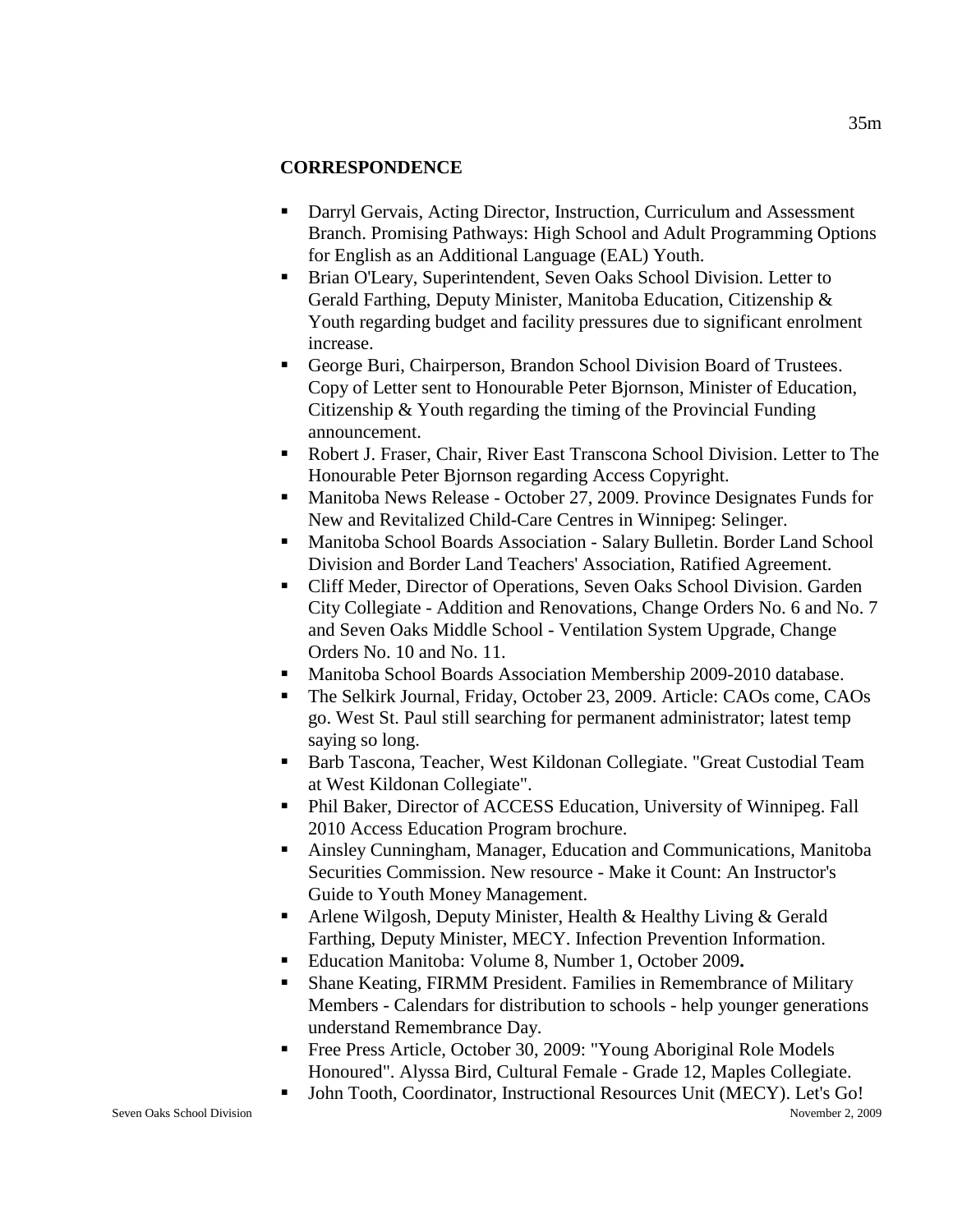#### **CORRESPONDENCE**

The Story of Getting from There to Here. Distributed to Grade 1 students.

- Working Together A Magazine of the Winnipeg Foundation. Article: Future So BRIGHT.
- U of W The University and Community Learning. An Evolving Mission.
- **Making Poverty History One Kid at a Time, Brian O'Leary.**
- **Prepared Minds, Prepared Places: Post-Secondary Access in the Global** Village, October 25-27, 2009, Toronto, Ontario.

#### **ANNOUNCEMENTS**

#### **Board Meeting Dates:**

Informal Board Meeting - Monday, November 9, 2009 - 6:00 p.m. Regular Board Meeting - Monday, November 16, 2009 - 6:00 p.m. Informal Board Meeting - Monday, November 23, 2009 - 6:00 p.m. – Garden City Collegiate, Commons – Ben Levin Symposium Regular Board Meeting - Monday, December 7, 2009 - 6:00 p.m. Regular Board Meeting - Monday, January 11, 2010 - 6:00 p.m.

# **09B-043 – Moved to Committee of the Whole at 7:58 p.m.**

Ruggles/Fogg That the Board here returned to the Committee of the Whole at 7:58 p.m.

Trustee Myskiw in the Chair.

The following matters were received as information:

- West St. Paul Transportation Concerns.
- $\blacksquare$  50<sup>TH</sup> Anniversary Celebrations.
- **MSBA Resolutions.**
- School Based Addictions and Partnership with AFM.
- **Inclusive Practices.**
- **Literacy.**